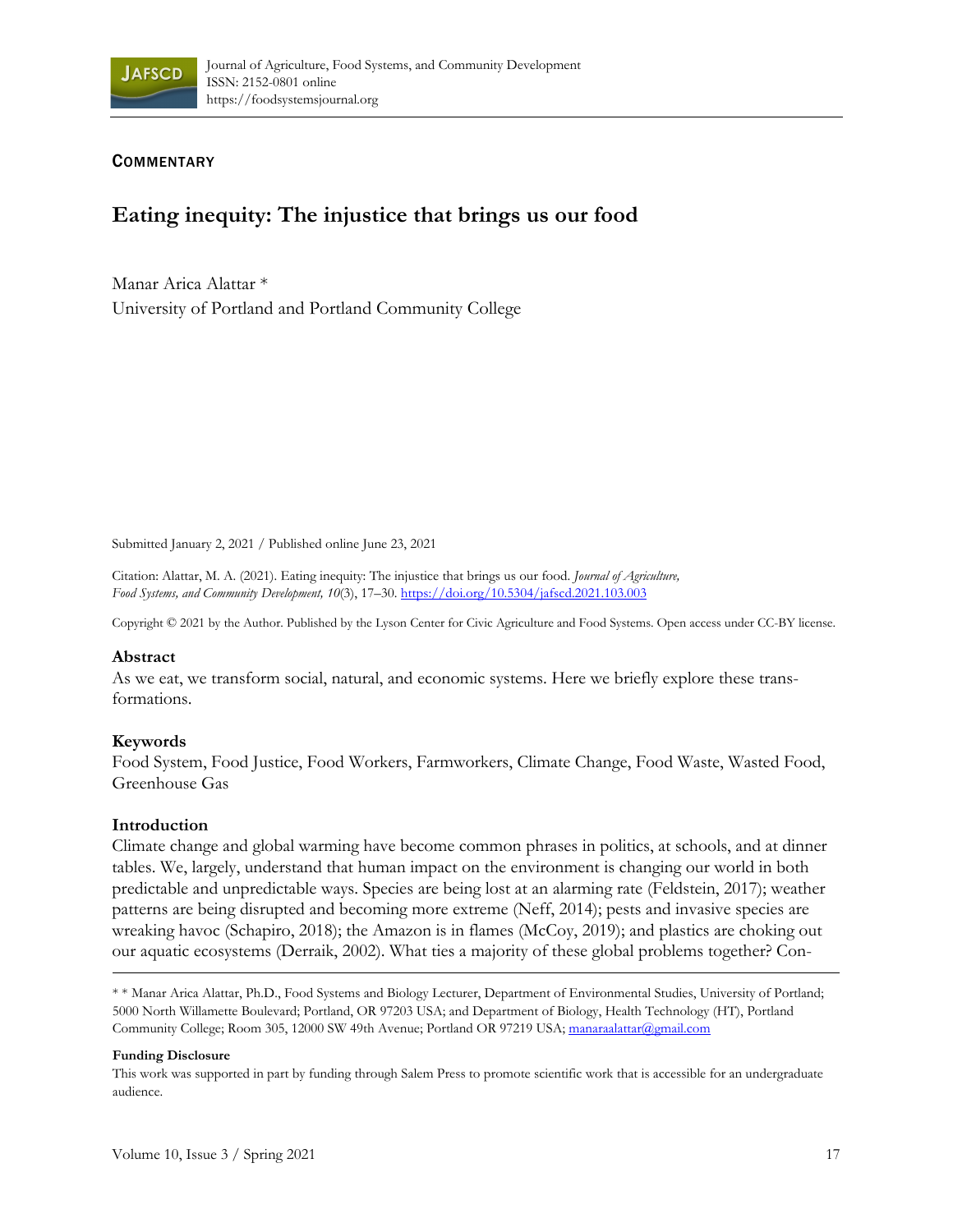sumption patterns often related to food. Food is a strong cultural, personal, and political driver (Brown, 2012; Mbow et al., 2019). Food is, arguably, the primary resource for which we alter our environment: land, water, and air. In the last 300 years, food production has led to the loss of 20% of grasslands and forests worldwide and 30% of North American forests (U.S. Department of Agriculture [USDA], 2014). Seventy percent of global freshwater is used for producing food (Food and Agriculture Organization of the United Nations [FAO], 2017). A third or more of global human greenhouse gas (GHG) emissions come from food production (Foer, 2019; Intergovernmental Panel on Climate Change [IPCC], 2013). So, let's talk about food.

 Think about this for a moment: your food (in the U.S.) travels an average of 15 hundred miles (24,140 km) before it reaches you, and sometimes much more (Henne, 2012). Your food may have even traveled to various other continents and back before you eat it. The food you eat, in a few days or weeks, may have traveled more than you have in your lifetime.

 The food that we eat is no longer produced primarily by farmers. Farmers are just a peg in the vast, global, and interconnected web of production, processing, distribution, and sales. Shopping at your local supermarket is actually a global experience. Without even thinking about it, we regularly eat avocados from Mexico, coffee from Ethiopia, bananas from Ecuador, shrimp from Malaysia, and fish raised in the U.S., processed in Asia, and then shipped back to the U.S. for sale. In considering this global food system, we must understand and address some very important questions. Who brings us our food, and are they treated justly? How is our food shaping natural environments as it is produced and transported to us? What can we do about it all?

 Considering our "foodprint" in this way is essential because (1) "you are what you eat," and (2) it tells us a chilling story that is more relevant to social and climatic health than whether or not you bicycle to work. So, let's address these questions in turn.

## **Who brings us our food, and are they treated justly?**

As your food travels thousands of miles through a complex national food web with almost 10 million links (Lin et al., 2019), numerous people work to pass it along its journey, from farmers to farmhands, processing-plant workers, truck drivers, barge captains, grocery-store employees, cooks, servers, and more. In the U.S., 21.5 million people (14% of the population) work in the food supply chain (Food Chain Workers Alliance & Solidarity Research Cooperative, 2016). These workers earn a median wage of US\$10/hour, which is significantly lower than the median wage across industries (US\$16/hour). Additionally, these workers work in some of the most hazardous jobs, report significant levels of sexual harassment (especially farm and restaurant workers), and are nearly twice as likely to use food stamps compared to the general population (Food Chain Workers Alliance & Solidarity Research Cooperative, 2016; Jayaraman, 2016; Yeung, 2018). Foodservice workers report little opportunity for promotion within their fields and consistently have among the highest turnover rates nationwide (Compensation Force, 2017; Food Chain Workers Alliance & Solidarity Research Cooperative, 2016). Farmhands, a majority of whom are Latino, also face harsh working conditions, pesticide exposure, wage theft, and various other injustices, particularly when undocumented (Edelson, Monani, & Platt, 2018; Hernandez & Gabbard, 2018; Marquis, 2017). In fact, service and farmworkers are exempt from pivotal national policy protecting worker rights to unionize and earn a fair wage (Perea, 2010).

 Furthermore, discriminative lending, redlining, and other practices that inhibit landownership have impeded racial minorities, specifically Black Americans, from owning land and farming (Penniman, 2018). Today only 1.3% of American farmers are Black, and they only own 0.52% of American farmland (while the Census reports that 13.4% of Americans identify as Black Americans) (Sewell, 2019). This is a significant decrease from the 1920s, when 14% of American farmers were Black (Newkirk, 2019).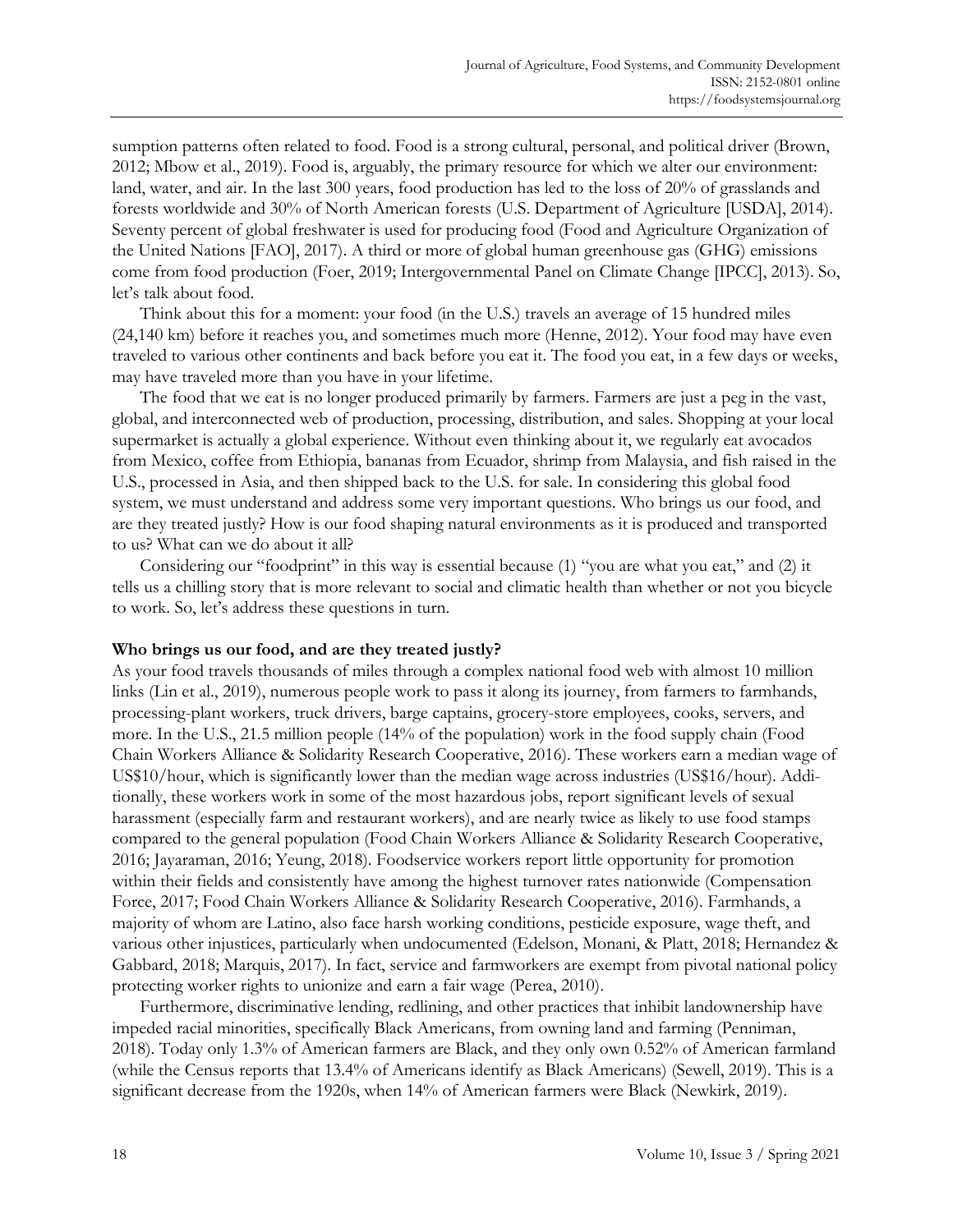In fact, race and gender disparities are pervasive throughout food work. Racial minorities face significant hiring discrimination (Jayaraman, 2016), and even after they are hired, minorities earn 44 to 80 cents to the dollar of white workers (Food Chain Workers Alliance & Solidarity Research Cooperative, 2016). This is not surprising from a national food system historically based on slave labor and the confiscation of Native lands (Newkirk, 2019; Penniman, 2017, 2018). Even though almost 40% of food workers identify as people of color and almost 35% of food workers are women, 72% of food industry CEOs are white men, and 14% are white women (Food Chain Workers Alliance & Solidarity Research Cooperative, 2016). Women working in the food supply chain earn less than half of their male counterparts and have historically been undercompensated for vast amounts of care work, including that related to food production and preparation (Food Chain Workers Alliance & Solidarity Research Cooperative, 2016; Patel & Moore, 2017). Such trends are reflected across the world as well. Globally, 65% of working poor adults are employed in the food system (Townsend, Benfica, Prasann, & Lee, 2017). Many of these workers produce food for sale abroad and find it difficult to meet the needs of their own households (Patel, 2012).

 Farmhands and service workers are not the only victims of the food system. Fewer family farmers can survive corporate food competition and buy-outs, even though the large corporate farms that take their place do scores of damage to environmental and social systems (Carlisle, 2016; Gustafson, 2014). Between 1950 and 2012, the number of farms in the U.S. decreased by 40% and the average size increased by 75% as small and midsized farms were lost (Imhoff & Badaracco, 2019). Today, the largest 8% of farm operations in the U.S. supply 80% of food sales (Neff, 2014). A majority of the remaining

small farms rely on additional nonfarming incomes for financial stability, and less than half even make a net profit from farming (Figure 1) (Higgins, 2019). American farmers receive 7.6 cents in each dollar of sales from their raw products, a record low in the last 15 years (USDA, 2017). Corporate interests and sales, on the other hand, receive 85.4 cents of each food dollar (USDA, 2017). Across the nation, farmers are aging; almost a third are over 65 years of age, and only 8 percent are under 35 (Neff, 2014). There is a deficit in both beginning and young farmers to take over farming, as barriers to entry are significant and income instability tends to be high throughout a farming career (Imhoff & Badaracco, 2019; Niewolny & Lillard, 2010). Suicide rates among farmers are among the highest of any occupational group in the U.S. and have spiked with recent historical flooding, the international trade war, and the pandemic (Gowen, 2019; Rosmann, 2017; Weingarten, 2018). The recent

## Figure 1. Old McDonald is Struggling

Although family farmers represent the majority of farmers in the U.S., they are increasingly unable to profit from and live off their farms (Klein & Locke, 2014).



Data sources: USDA, Economic Research Service; and National Agricultural Statistics Service, 2018 Agricultural Resource Management Survey. Data as of November 27, 2019, and U.S. Census data 2018.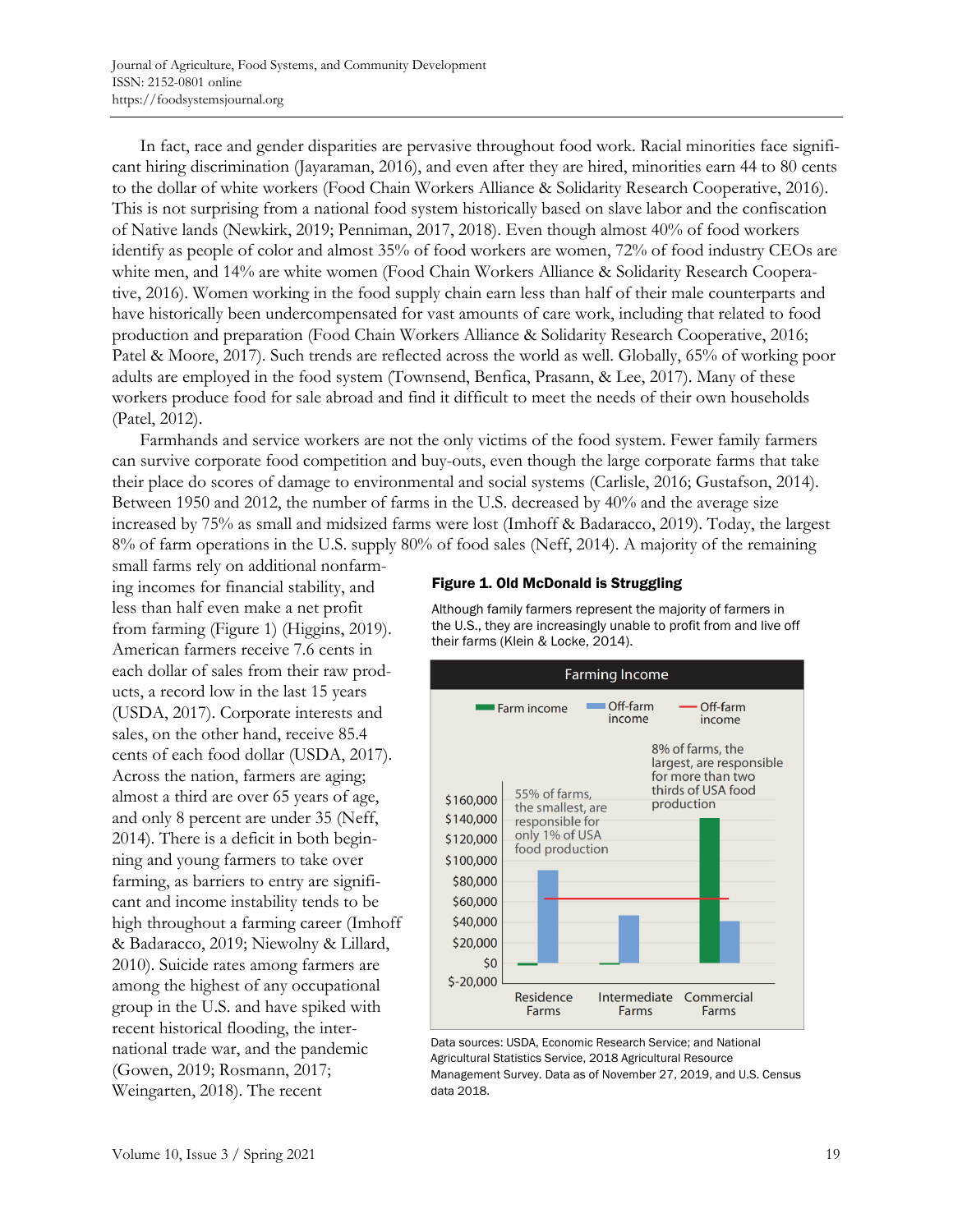disruptions in food markets and distribution due to the COVID-19 pandemic have mental health professionals bracing for a continued increase in mental health issues in farming communities and beyond (Pappas, 2020; Singh, 2020).

 These disparities are perpetuated by national policies that promote massive, monoculture, primarily absentee-owned, commodity crop farms, particularly through the historic "get big or get out" influence of USDA secretary Earl Butz of the 1970s (Gustafson, 2014). Butz focused on improving the quantity and efficiency of commodity crop production. Unfortunately, the resulting policy set the stage for a reliance on large-scale monocrop and concentrated feedlot operations, which cause a great deal of damage to local environments and social structures, as opposed to small and midscale operations producing diverse and nutritious foods (Imhoff & Badaracco, 2019; Raff & Meyer, 2019). Fruits and vegetables, for example, were (and still are) only considered "specialty crops" in the farm bill, the nation's primary food and farm legislation (Imhoff & Badaracco, 2019). Farmers in the early 1900s represented 36% of the national population, whereas today, they represent under 2% (Neff, 2014; Pollan, 2015).

 Even more extreme consolidation of power occurs among seed companies; over 200 years, we have gone from thousands of local natural seed companies nationally to having primarily four large *international* chemical and/or pharmaceutical companies dominating the seed industry (MacDonald, 2019; Schapiro, 2018). "Why chemical and pharmaceutical companies?" you may ask. It's because seeds can be engineered to depend on or even produce natural variants of specific chemicals such as pesticides and herbicides (MacDonald, 2019). This improves plant growth in industrial settings but has severely decreased the diversity and resilience of food plants and the availability of local seed varieties (Mbow et al., 2019; Schapiro, 2018). Over time, our food system has evolved such that a smaller and smaller number of larger and larger farms and corporations provide us our food.

 Truth be told, you don't have to work with food to eat. Therefore, we are all affected by injustices in the food system. Let's go back to food policy. We, the eaters, have historically received mixed official messages about food. Take, for example, the comparison in Figure 2 between MyPlate nutritional recommendations and actual governmental subsidies of those same food categories (Badaracco, 2019).

The historical rise of junk food from excess production of corn and other commodity crops, along with lifestyle changes, are correlated with a massive health epidemic that is spreading worldwide (Gustafson, 2014). For the first time in history, people who are overweight or obese globally outnumber those who are hungry (Capone et al., 2014). Furthermore, "food" that is calorie-dense but of little nutritional value tends to be cheap, meaning that hunger and

## Figure 2. Comparison of MyPlate versus AgSubsidy Plate

Are national stakeholders on the same page about what food we should be eating? It seems not. Compare the MyPlate nutritional recommendations to the equivalent plate if it were developed based on agricultural subsidies of those same foods.



Source: The Edible Schoolyard Project, 2019 (42:39 of the video); new image created by the author and Patti Davis and team.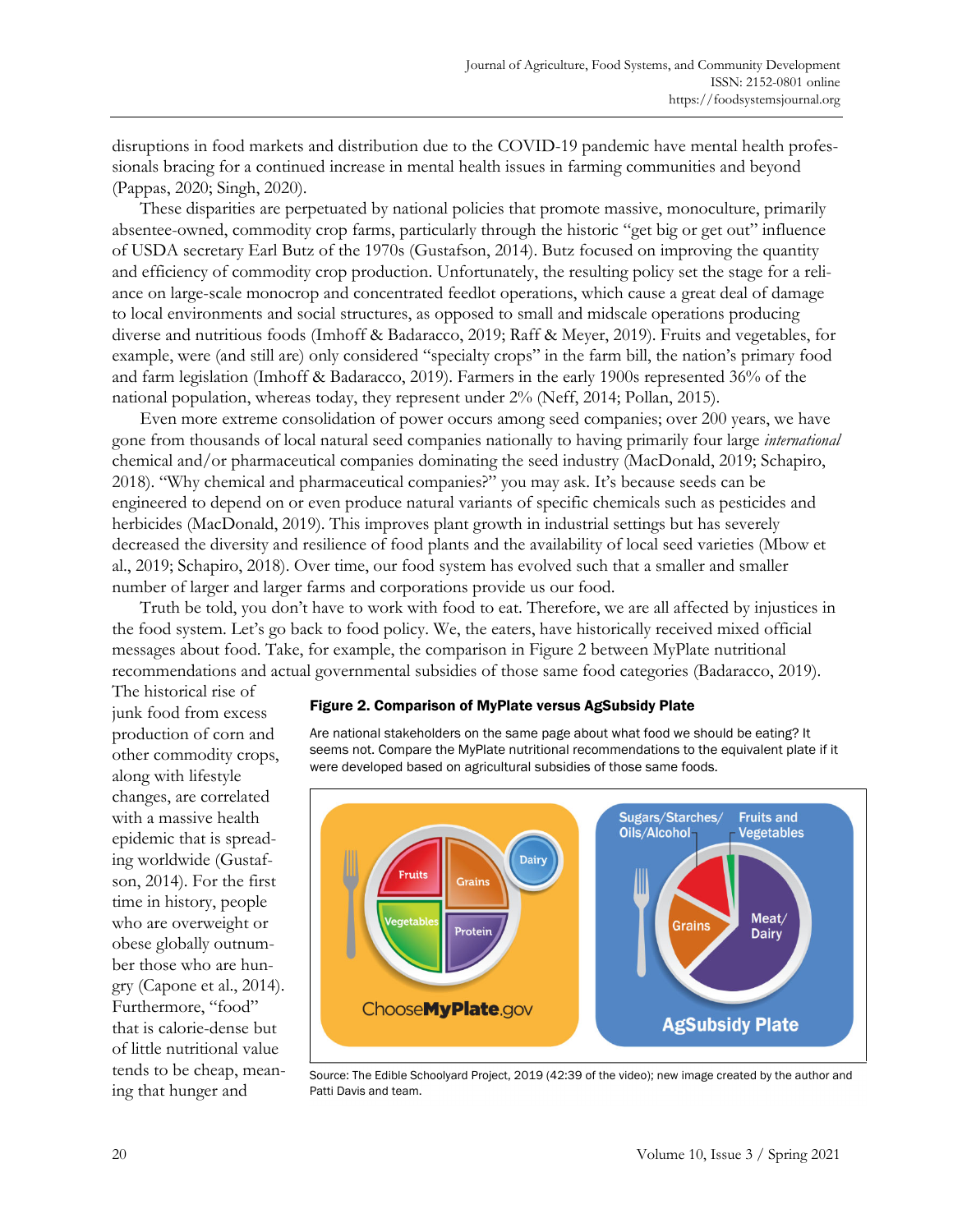overweightness often run parallel in populations that have historically been excluded from access, autonomy, and opportunity for both economic growth and political influence (Fisher, 2017; Northridge et al., 2003).

 In an age where many infectious diseases are controlled (of course, COVID-19 has provided an exception), we are instead overrun with food- and lifestyle-related conditions such as obesity, coronary heart disorder, and type 2 diabetes, even in children and particularly in Indigenous, Black American, and other historically disadvantaged communities (Fisher, 2017; D. M. Nestle et al., 2015). The Centers for Disease Control and Prevention (CDC) reports that 39.8% of Americans are obese, with even higher rates among minorities (CDC, n.d.). The obesity epidemic costs the U.S. an estimated total of US\$1.7 trillion annually between health care costs (US\$480.7 billion) and lost productivity (US\$1.24 trillion) (Milken Institute, 2018; Waters & Graf, 2018). In response to health woes and negative messaging about body image, individuals often become wrapped up in the massively confusing culture (and US\$60 billion a year industry) of dieting (M. Nestle, 2013). Instead, eating can be as simple as, "Eat food. Not too much. Mostly plants" (Pollan, 2008, p. 1)—that is, if those foods are accessible to a given population.

 Overconsumption worldwide exists simultaneously with malnutrition. Globally, 836 million people (12% of the world's population) live in extreme poverty (less than US\$1.25 a day), and approximately one million children a year die from the effects of starvation (Capone et al., 2014; United Nations [UN], 2015). In 2019, 10% of Americans (35 million) were food-insecure (defined as individuals who "experience limitations in access to adequate food to the extent that it causes changes in diet or reduced food intake" [Weinfield et al., 2014, p. 132]) (USDA ERS, 2020). Twenty percent of food-insecure Americans are children, and 10% are elderly (Feeding America, n.d.). Furthermore, food insecurity rates are significantly higher among Black Americans (25%), Native Americans (23–45%), and Hispanic Americans (26%), compared to White Americans (10%) (Neff, 2014). Disruptions in employment, food distribution, and social systems generally due to the COVID-19 pandemic have led food insecurity rates to spike to over 15%, with the greatest impact being on communities of color and other communities that were already experiencing increased food insecurity before the pandemic (Hake et al., 2020).

 Similarly, through historical social, economic, and resource disenfranchisement, these populations often find themselves in communities characterized as food deserts (also called areas of food apartheid), with limited access to grocery stores and fresh produce (Penniman, 2018). Only 8% of Black Americans, for example, live in a neighborhood with one or more grocery stores, compared to 31% of White Americans (Penniman, 2017).

 *Yet, we produce enough food to feed all world citizens twice their daily nutritional needs* (about 2,000 calories). In the U.S., almost 4,000 calories of food are available per man, woman, and child (M. Nestle, 2013). Globally, over 5,000 calories of food directly edible by humans are produced per person annually; that figure almost doubles if you include food produced to feed animals (Berners-Lee et al., 2018). Food is available and abundant, but poorly distributed.

 It may be becoming clear that food is, in fact, very political (Poska, 2019). Food has historically had implications in power and social activism (Bellemare, 2015). The Arab Spring was preceded by disruptions in food prices (Perez, 2013). Mexican drug cartels are increasingly taking control of forests and farms to benefit from avocado revenues (Linthicum, 2019). Land grabbing, or the acquisition of large swaths of fertile foreign land by governments and corporations without proper compensation to the local stakeholders, has increased dramatically as food and climate change become more pressing (Margulis et al., 2013). The World Bank estimates that 45 million hectares had been acquired through transnational purchases between 2008 and 2012 in all continents, save Antarctica (Rulli et al., 2013).

 A plethora of food movements, including those related to social justice, food sovereignty, slow food, organic food, vegetarianism and veganism, and more have utilized food to drive positive social and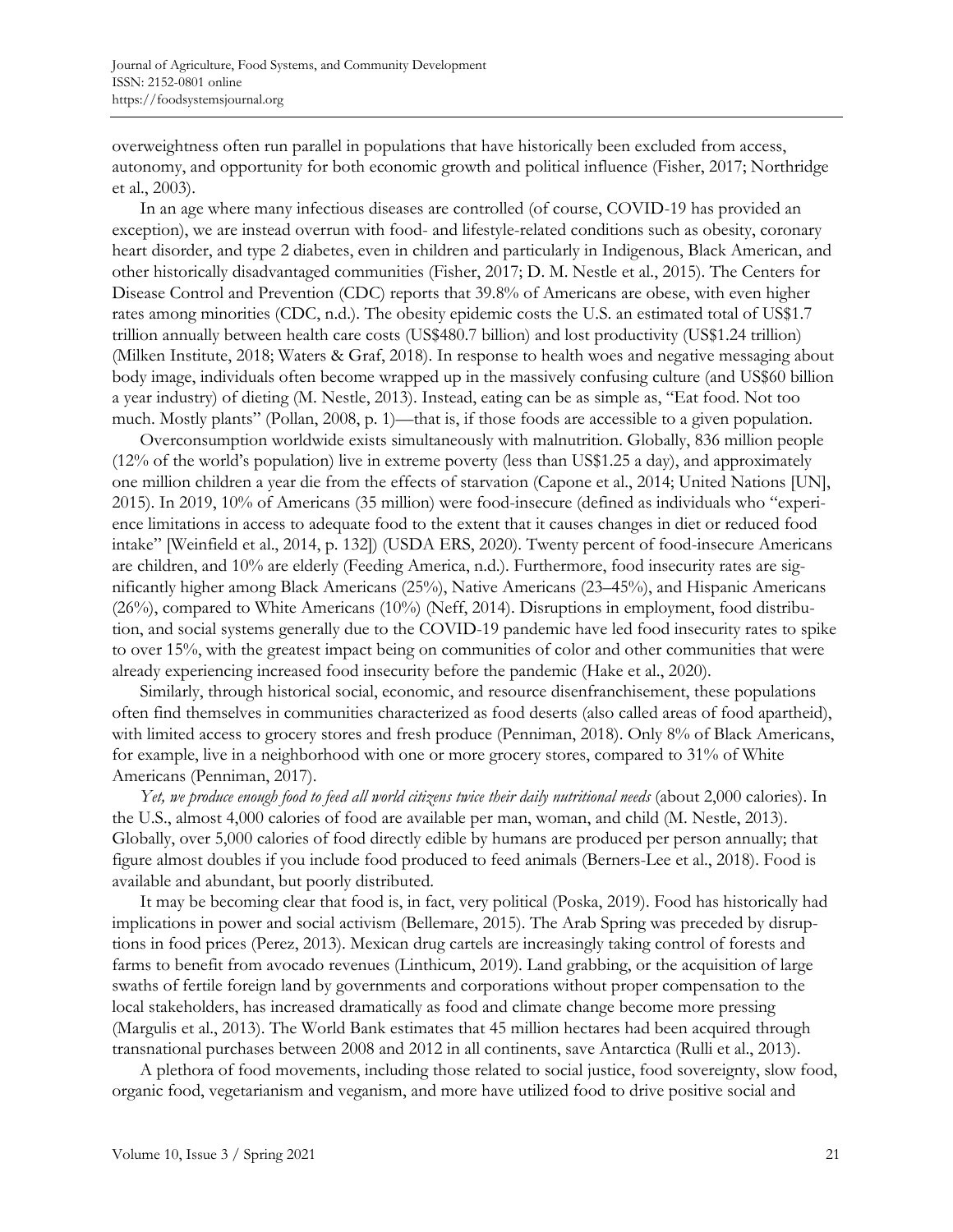environmental change (Neff, 2014). Racial justice movements of the 1960s, for example, focused on food sovereignty and food justice for Black Americans in communities, schools, and places of work (Penniman, 2018). Food continues to be essential to social justice movements today (Simley, 2017). The COVID-19 pandemic has also brought food to the forefront of personal and political discourses, with strong advocacy (often met with political resistance) to improve food security (Hake et al., 2020), the working conditions and wages of essential food works (Wozniacka, 2020), food system resilience through localization and decentralization (Lal, 2020; Mejia et al., 2020), and much more.

 In order for our food to be just, it has to be produced in a system that values the people who produce it and the people who eat it (Rodman-Alvarez & Colasanti, 2019). This system must value individual and community health over wealth (Gaddis et al., 2020). Just some of the changes that can be made are creating intentional policy to ensure just distribution of and access to healthy food; improving economic opportunity for food chain workers worldwide; instigating legislative reform around worker rights and wages; limiting the power of Big Food, agriculture, pharmaceutical, and chemical companies on markets, food prices, and policy; and restructuring subsidies to support midscale, sustainable, and diverse agriculture.

#### **How is our food shaping natural environments as it is produced and transported to us?**

Imagine flying over a landscape. Maybe you've flown in a plane. Some of the most distinct topographical features you'll see are those related to food production: the characteristic square and circular monocultured fields, the irrigation ponds, and the sparsity of forests where they have historically dominated. Land use and other environmental impacts related to food production change natural ecosystems drastically.

Let's start with water. On our water-covered planet, less than 1% is accessible freshwater. We use 70% or more of that water for agricultural and livestock production (FAO, 2017). It takes about 13 liters (3.4 gallons) of water to produce a tomato, 140 liters (37 gal.) for a cup of coffee, and a whopping 2,400 liters (634 gal.) to produce a hamburger patty (Hoekstra, 2008; Water Footprint Calculator, 2020). At the same time, 1 in 3 people globally does not have access to safe drinking water (World Health Organization [WHO], 2019). In addition, agriculture and livestock produce overwhelming amounts of pollution that run into surrounding water bodies. Contamination is widespread and has been documented in 80% of U.S. streams (National Critical Zone Observatory, 2012; Thyberg & Tonjes, 2016). Nutrient and sediment displacement by agriculture also weakens aquatic systems. Specifically, eutrophication, or excess nutrients causing algal blooms and eventual anoxia in aquatic systems, is the leading cause of waterbody degradation, affecting 65% of U.S. waterways (National Oceanic and Atmospheric Administration [NOAA], 2019). Eutrophication in the U.S. alone is estimated to cost US\$2.2 billion annually (Chislock et al., 2013).

 The significant amount of waste produced from concentrated animal feed operations (CAFO) is of particular concern as well (Imhoff & Badaracco, 2019). In the U.S., more than 335 million tons of dry manure (laden with chemicals and antibiotics) is produced annually from swine, poultry, and cattle operations; much of that waste is stored in lagoons (USDA, 2004). A single CAFO can produce more lagoon wastewater than a human city, with significantly less regulation around pathogen removal and treatment of said water (Neff, 2014; Raff & Meyer, 2019).

 Oceans are also suffering. Historic overfishing and pollution have led to fisheries crashing, coral reefs being bleached, and habitats being destroyed (Li et al., 2016; Springmann et al., 2018). Plastic may soon outnumber plankton as 8 million metric tons of plastic waste—not just straws and bags, but food containers, jugs, bottles, packaging, and more—enter the oceans annually (Lauridsen, 2015). The increased use of disposable masks and personal protective equipment (PPE) related to the COVID-19 pandemic has only exacerbated this problem (Cordova et al., 2021; De-la-Torre & Aragaw, 2021).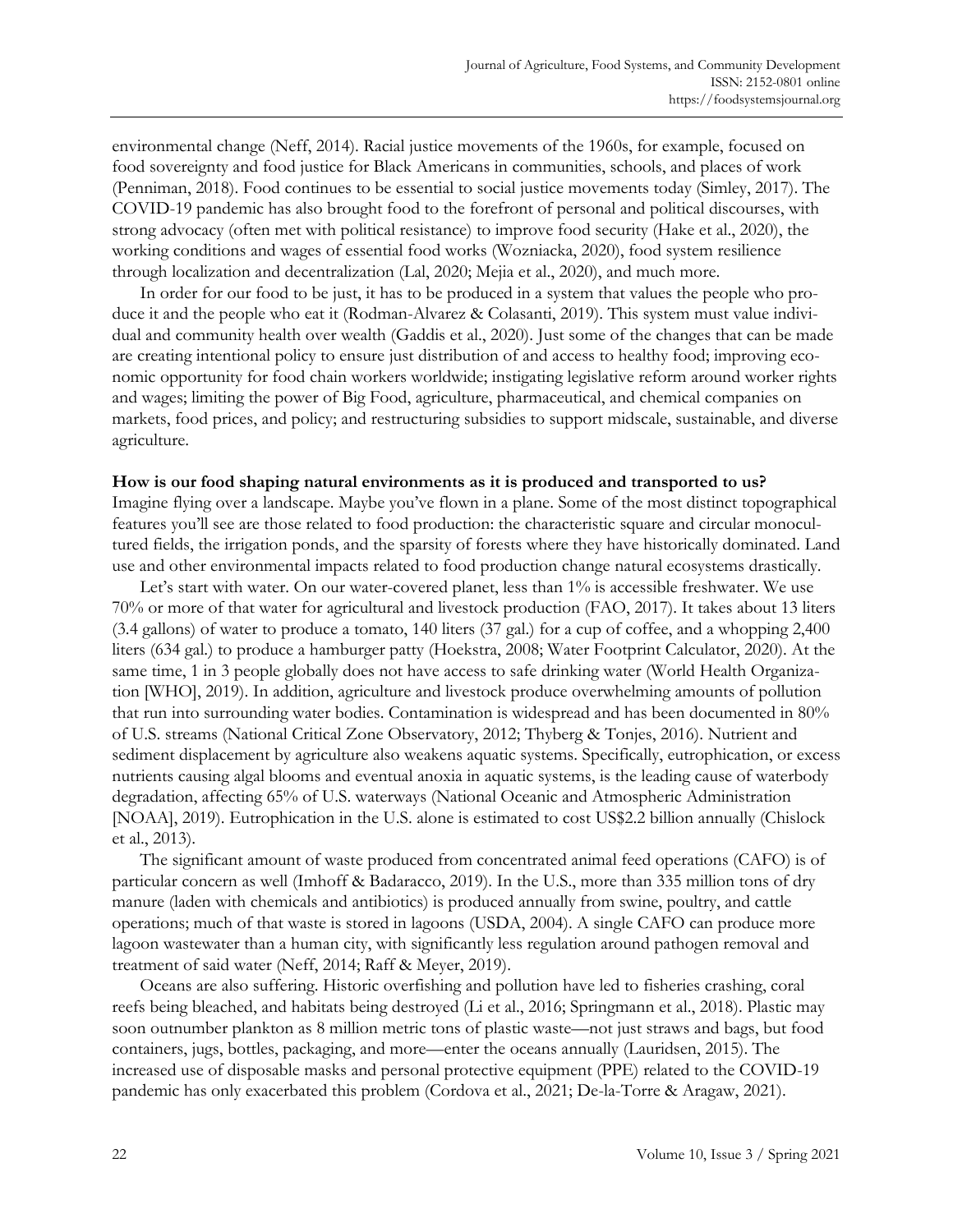Deterioration of ocean health also directly affects the 800 million people worldwide who rely on fishing for sustenance (World Wildlife Fund [WWF], 2018).

 Agricultural and livestock practices, especially those of large monocultures, also severely deplete soils (Miller, 2013). Soil is the basis for all food production as plants grow in soil and livestock eat plants. But nutrient depletion in soil results from high-density and highly mechanized agriculture and land-use changes. Also at stake is the physical integrity of soil. Poor soil lacking proper amounts of organic materials is more prone to erosion, as became terribly evident in the Dust Bowl of the 1930s (Imhoff & Badaracco, 2019). Such impacts still lead to the loss of more than 1 cm (0.4 inch) of topsoil annually in the U.S. (National Critical Zone Observatory, 2012). Globally, a third of soils are considered somewhat to severely degraded (Neff, 2014). Ironically, another threat to farmland is that of urbanization. In the U.S., 40% of agriculture production occurs at the "urban-edge," making it vulnerable to urban expansion (80% of Americans and 50% of the world's population live in cities, and such urban areas are expanding) (Neff, 2014; U.S. Census Bureau, 2016).

 As with water, fertilizers are a significant factor in land degradation. Phosphorous, an important component of fertilizers, is extracted from mines worldwide. Scientists warn of the limited nature of phosphorus and the significant amount of radioactive byproduct (5 tons of this waste for each ton of phosphorous extracted) resulting from phosphorus extraction (Cordell et al., 2009). Food justice becomes relevant again here as, paradoxically, Africa is one of the top producers of the essential phosphorus with which we grow food *and* is the most food-insecure continent (Syers et al., 2011).

 Also at stake is the air we breathe. The processing of food produces air pollution and significant amounts of the GHG emissions that lead to climate change (Poore & Nemecek, 2018). In fact, a third or more of anthropogenic GHG emissions, much of which comes from meat production, originate from the global food cycle (Foer, 2019; IPCC, 2013; Venkat, 2011). Minority communities and people of color are frontline communities in climate change, as they are disproportionally exposed to the resulting degraded air, water, land, and social systems (Chiapella et al., 2019). Forests, one of the planet's main mechanisms for sequestering GHGs, are being lost at a rate of about 13.5 million hectares (33.4 million acres) worldwide per year, mostly due to agriculture and illegal logging. This rate of loss is, unfortunately, faster than forests can regrow (Silver et al., 2000; WWF, n.d.) (see Figure 3, below). Even considering forests planted to offset said deforestation, net deforestation has increased significantly since the 1990s (Lindquist et al., 2012). Deforestation and forest slash and burn are attributed to 12% or more of global anthropogenic GHG emissions (World Bank, 2019). Tropical rainforests sequester 228 to 247 gigatons of carbon annually; the fact that we are losing that capacity at such a critical time should immediately cause one to pause and consider the vastness of the impact (WWF, n.d.).

## **Now, let's talk about one more thing.**

Humans exploit natural, social, and economic systems to produce (cheap) food, and *then we waste it*. In fact, we waste a whole lot of edible food and all the resources that go into it. Nationally 40%, and globally 30%, of food produced is wasted annually (Lipinski et al., 2013; Thyberg & Tonjes, 2016). To put that into perspective, 32.4 million hectares (80 million acres) of farmland in the U.S. are used to produce food that we never eat (ReFED, 2016). More than 10 million pounds of produce never leave farms due to cosmetic imperfections (ReFED, 2016). Thirty-five percent of the freshwater, 31% of the cropland, and 30% of the fertilizer in the U.S. are used to produce food that never gets eaten (Johns Hopkins Bloomberg School of Public Health, 2015). An estimated 40% of seafood caught is considered "bycatch" or unintended fish catch that is thrown back, usually dead—wasted before it even reaches a dock (Feldstein, 2017).

On top of all that, the COVID-19 pandemic led to a spike in wasted food, both preconsumer (due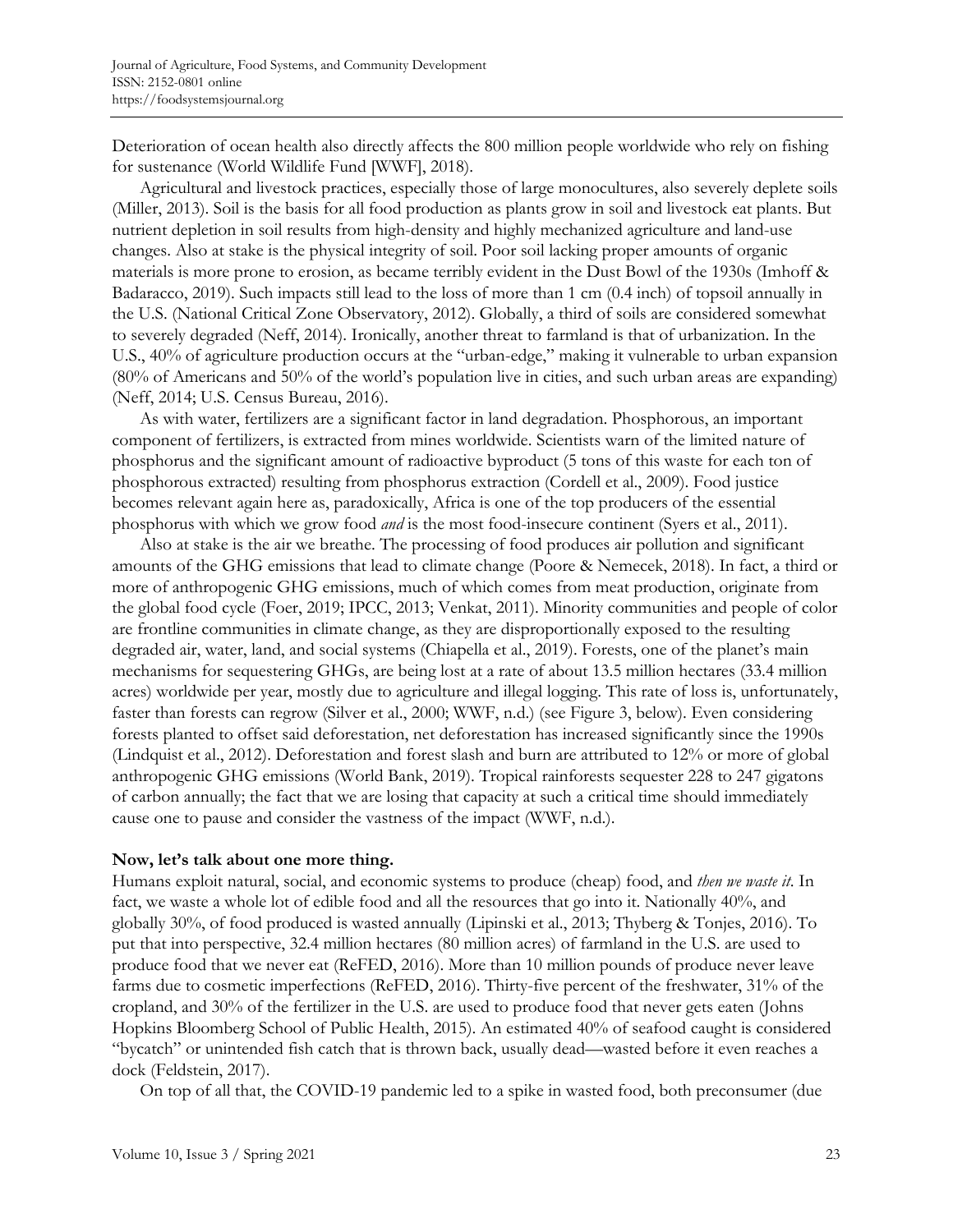## Figure 3. Example of a Food Chain Cycle



Photos courtesy Pexels and Pixabay. Image created by the author and Patti Davis and her team.

to disruptions in distribution and markets) and postconsumer (as people eat and cook more at home) (Aldaco et al., 2020; Yaffe-Bellany & Corkery, 2020), although there is hopeful evidence suggesting that improved home skills will eventually decrease household food waste overall (Roe et al., 2020; Seeley, 2020).

 The average American wastes more than half a pound of food a day (Thyberg & Tonjes, 2016). The average American family spends between US\$1,350 and US\$2,275 per year on food they purchase but never eat (Waters & McNamara, 2015). Food waste costs the nation an estimated US\$218 billion and the world US\$2.6 trillion annually (Feldstein, 2017). Twenty percent of landfill-bound waste in the U.S. is wasted food (Schwab, 2012). Once in the landfill, wasted food releases carbon dioxide (CO<sub>2</sub>) along with the even more potent GHGs methane and nitrous oxide (Gunders, 2012). Food waste alone produces an estimated 8% of anthropogenic GHGs globally (FAO, 2013). The global food system impacts our world in overwhelming ways, yet we waste that impact on the food that is not eaten. As we waste food and resources at an alarming rate, hunger is prevalent, both nationally and internationally (Capone et al., 2014; Weinfield et al., 2014). For this reason, food waste has been deemed "the world's dumbest problem" (Ahmed, 2019).

 And it's not just the food that is being wasted. Once again, let's take a bird's eye view, this time over a grocery store. Do you see food? No, besides the produce section, we see only plastic and paper packaging—trash. The U.S. Environmental Protection Agency (EPA) estimates that 29.9% (80.1 million tons) of landfill-bound waste in the U.S. is packaging (U.S. EPA, n.d.).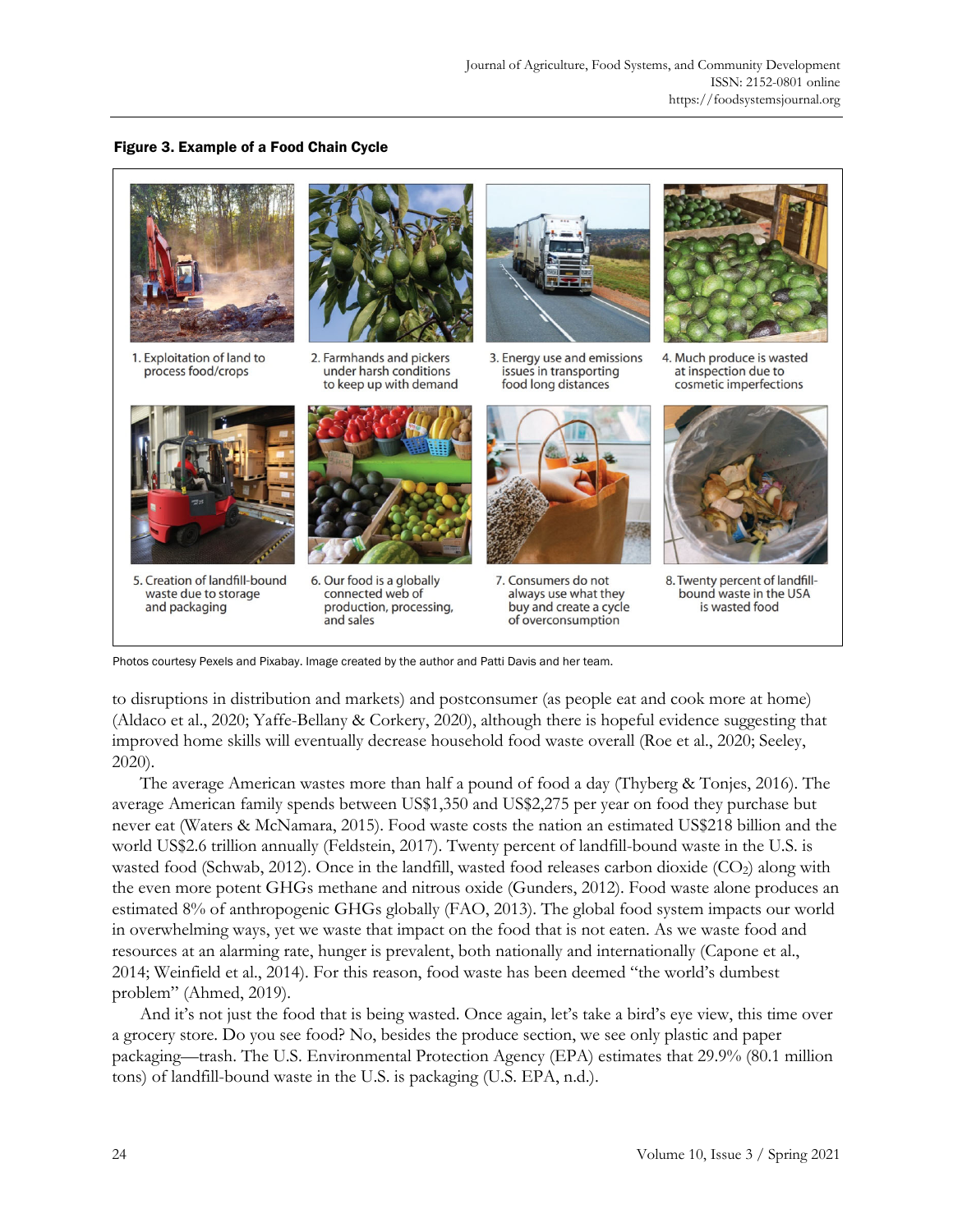# **So, what do I do?**

Ok, so we're eating injustice and drowning in trash; how can we redesign the food system? When dealing with a global system, the solution is never simple. But a global system does allow everyone, from policymakers to home gardeners, to help make a difference in their own way. We can start by understanding the complexity of the food system, the impacts it has on social and environmental justice, and the entry points for change. We have only just scratched the surface in this article.

 Additionally, the COVID-19 pandemic has made clear what has always been true: our food workers are the core of our livelihoods. They are essential. Our response, though, has been mixed. While local growers, fishers, and communities work to decentralize, find new markets, and distribute much-needed resources, our administration works to deregulate the industry and marginalize many food workers, further entrenching an already-unjust food system (Grillo, 2020; Held, 2020; Jordan, 2020; Mejia et al., 2020; Sethi, 2020; Wozniacka, 2020). In a moment of crisis, there may be a moment for food system change.

 Small steps for change include voting with your fork (eating intentionally to reflect your values), planning meals to avoid waste, composting at home, planting a garden, and many other lifestyle changes (Gunders, 2015; Gustafson, 2014). *But settling for small lifestyle changes won't make broader change.* We also need to vote with our ballots, address systems of inequity nationally and worldwide, and restructure our understanding of and policy around food and consumption (M. Nestle, 2013; Penniman, 2017; Simley, 2017). Consider your niche, your career, your hobbies, and how you might develop the knowledge, skills, and networks to mobilize this change. We must work as a collective to make a real difference (Foer, 2019).

 In summary, we are what we eat. Currently, we are eating a food system that is creating imbalances in social, natural, and economic systems. Let's fix our food system.

## **Acknowledgments**

I would like to thank Patti Davis and her team for soliciting, supporting, and editing the initial draft of this work. Despite the COVID-19 pandemic disrupting the completion of that original publication, Patti and her team were amazing partners. I would also like to acknowledge Amy Benfield for her constant support and help editing the manuscript.

## **References**

- Ahmed, K. (2019). *Food waste and copia*. University of California Berkeley Edible Education 101. https://www.edibleschoolyard.org/ee101
- Aldaco, R., Hoehn, D., Laso, J., Margallo, M., Ruiz-Salmón, J., Cristobal, J., Kahhat, R., Villanueva-Rey, P., Bala, A., Batlle-Bayer, L., Fullana-i-Palmer, P., Irabien, A., & Vazquez-Rowe, I. (2020). Food waste management during the COVID-19 outbreak: A holistic climate, economic and nutritional approach. *Science of The Total Environment*, *742*, 140524. https://doi.org/10.1016/j.scitotenv.2020.140524
- Bellemare, M. F. (2015). Rising food prices, food price volatility, and social unrest. *American Journal of Agricultural Economics*, *97*(1), 1–21. https://doi.org/10.1093/ajae/aau038
- Berners-Lee, M., Kennelly, C., Watson, R., & Hewitt, C. N. (2018). Current global food production is sufficient to meet human nutritional needs in 2050 provided there is radical societal adaptation. *Elementa: Science of the Anthropocene*, *6*(1), 52. https://doi.org/10.1525/elementa.310
- Brown, L. R. (2012). *Full planet, empty plates: The new geopolitics of food scarcity* (1st Ed.). W. W. Norton & Company.
- Capone, R., El Bilali, H., Philipp, D., Cardone, G., & Driouech, N. (2014). Food system sustainability and food security: Connecting the dots. *Journal of Food Security*, *2*(1), 13–22. http://pubs.sciepub.com/jfs/2/1/2
- Carlisle, L. (2016). *Lentil underground: Renegade farmers and the future of food in America*. Avery.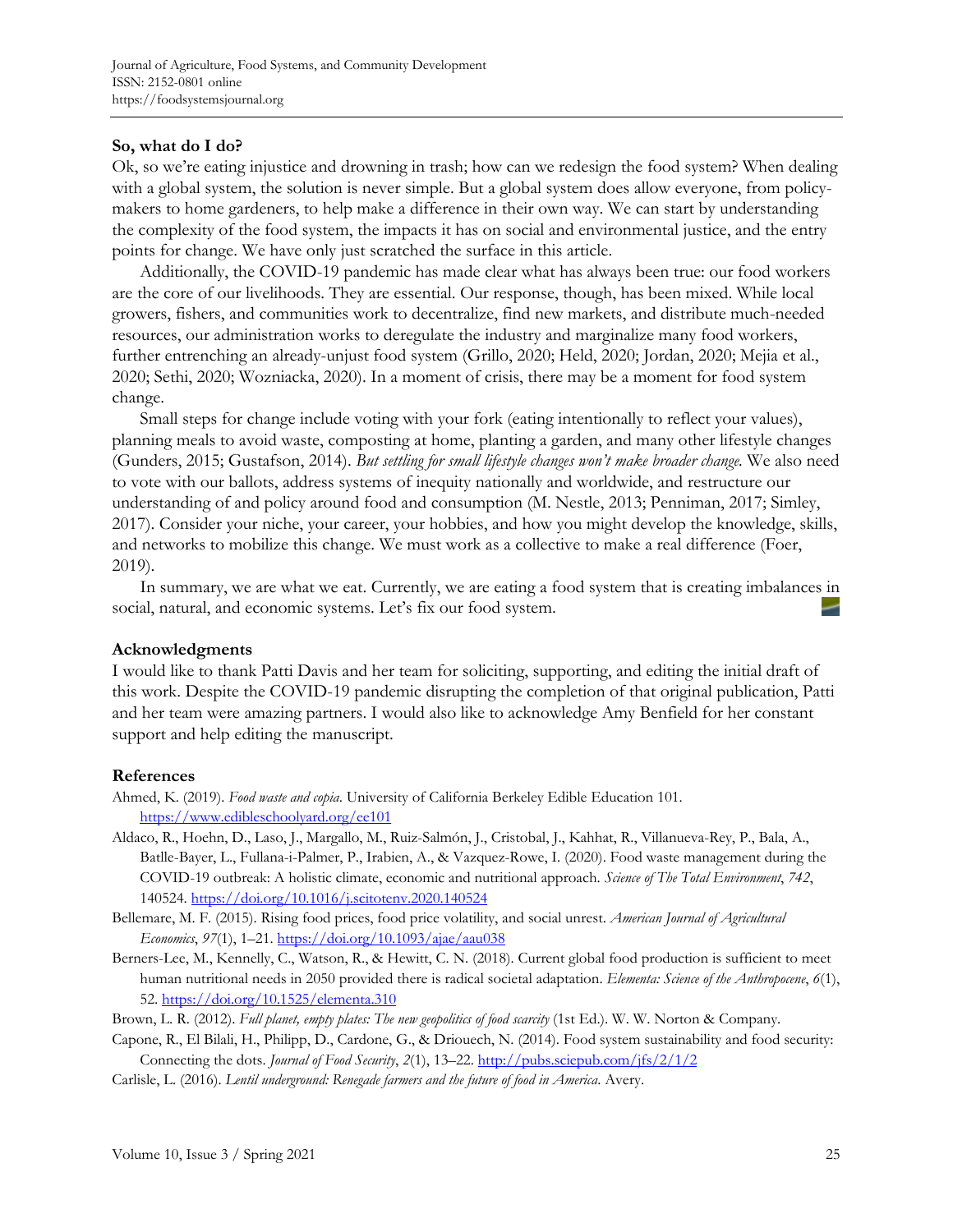- Centers for Disease Control and Prevention (CDC). (n.d.). *Overweight & obesity: Adult obesity facts.* <https://www.cdc.gov/obesity/data/adult.html>
- Chiapella, A. M., Grabowski, Z. J., Rozance, M. A., Denton, A. D., Alattar, M. A., & Granek, E. F. (2019). Toxic chemical governance failure in the United States: Key lessons and paths forward. *BioScience*, *69*(8), 615–630. <https://doi.org/10.1093/biosci/biz065>
- Chislock, M. F., Doster, E., Zitomer, R. A., & Wilson, A. E. (2013). Eutrophication: Causes, consequences, and controls in aquatic ecosystems. *Nature Education Knowledge*, *4*(4), 10. Retrieved from Wilson Lab website: http://www.wilsonlab.com/publications/2013\_NE\_Chislock\_et\_al.pdf
- Compensation Force. (2017). *2016 turnover rates by industry*. Compensation Force. <http://www.compensationforce.com/2017/04/2016-turnover-rates-by-industry.html>
- Cordell, D., Drangert, J.-O., & White, S. (2009). The story of phosphorus: Global food security and food for thought. *Global Environmental Change*, *19*(2), 292–305.<https://doi.org/10.1016/j.gloenvcha.2008.10.009>
- Cordova, M. R., Nurhati, I. S., Riani, E., Nurhasanah, & Iswari, M. Y. (2021). Unprecedented plastic-made personal protective equipment (PPE) debris in river outlets into Jakarta Bay during COVID-19 pandemic. *Chemosphere*, *268*, 129360.<https://doi.org/10.1016/j.chemosphere.2020.129360>
- De-la-Torre, G. E., & Aragaw, T. A. (2021). What we need to know about PPE associated with the COVID-19 pandemic in the marine environment. *Marine Pollution Bulletin*, *163*, 111879. <https://doi.org/10.1016/j.marpolbul.2020.111879>
- Derraik, J. G. B. (2002). The pollution of the marine environment by plastic debris: A review. *Marine Pollution Bulletin*, *44*(9), 842–852. [https://doi.org/10.1016/s0025-326x\(02\)00220-5](https://doi.org/10.1016/s0025-326x(02)00220-5)
- Edelson, M., Monani, S., & Platt, R. V. (2018). Migrant farmworkers' perceptions of pesticide risk exposure in Adams County, Pennsylvania: A cultural risk assessment. *Journal of Agriculture, Food Systems, and Community Development*, *8*(1), 71–96.<https://doi.org/10.5304/jafscd.2018.081.005>
- Edible Schoolyard Project, The. (2019, February 13). *What the new farm bill means and why it matters, Nina Ichikawa, Shanti Prasad, Christina Badaracco* [Video]*.* YouTube.<https://youtu.be/C1f5HrTsZg8>
- Feeding America. (n.d.). *Facts about poverty and hunger in America*. <http://www.feedingamerica.org/hunger-in-america/impact-of-hunger/hunger-and-poverty/>
- Feldstein, S. (2017). Wasting biodiversity: Why food waste needs to be a conservation priority. *Biodiversity*, *18*(2–3), 75– 77.<https://doi.org/10.1080/14888386.2017.1351891>
- Fisher, A. (2017). *Big hunger: The unholy alliance between corporate America and anti-hunger groups*. The MIT Press.
- Foer, J. S. (2019). *We are the weather: Saving the planet begins at breakfast*. Farrar, Straus and Giroux.
- Food and Agriculture Organization of the United Nations [FAO]. (2013). *Food wastage footprint: Impacts on natural resources*. <http://www.fao.org/nr/sustainability/food-loss-and-waste/en/>
- FAO. (2017). *Water for sustainable food and agriculture*.<http://www.fao.org/3/a-i7959e.pdf>
- Food Chain Workers Alliance & Solidarity Research Cooperative. (2016). *No piece of the pie: U.S. food workers in 2016*. http://foodchainworkers.org/wp-content/uploads/2011/05/FCWA\_NoPieceOfThePie\_P.pdf
- Gaddis, J. E., Coplen, A. K., Clark-Barol, M., Martin, A., Barrett, C. K., & Lubowicki, L. (2020). Incorporating local foods into low-income families' home-cooking practices: The critical role of sustained economic subsidies. *Journal of Agriculture, Food Systems, and Community Development*, *10*(1), 117–132.<https://doi.org/10.5304/jafscd.2020.101.019>
- Gowen, A. (2019, November 9). 'I'm gonna lose everything.' *The Washington Post*. <https://www.washingtonpost.com/nation/2019/11/09/im-gonna-lose-everything/>
- Grillo, C. (2020, March 30). *Food security in the time of Covid: It's not charity, it's justice.* Johns Hopkins Center for a Livable Future[. https://clf.jhsph.edu/stories/food-security-time-covid-its-not-charity-its-justice](https://clf.jhsph.edu/stories/food-security-time-covid-its-not-charity-its-justice)
- Gunders, D. (2012). *Wasted: How America is losing up to 40 Percent of its food from farm to fork to landfill* (NRDC Issue Paper No. 12-06-B). Retrieved from Natural Resources Defense Council website: <https://www.nrdc.org/sites/default/files/wasted-food-IP.pdf>
- Gunders, D. (2015). *Waste-free kitchen handbook: A guide to eating well and saving money by wasting less food* (1<sup>st</sup> Ed.). Chronicle. Gustafson, E. (2014). *We the eaters: If we change dinner, we can change the world*. Rodale.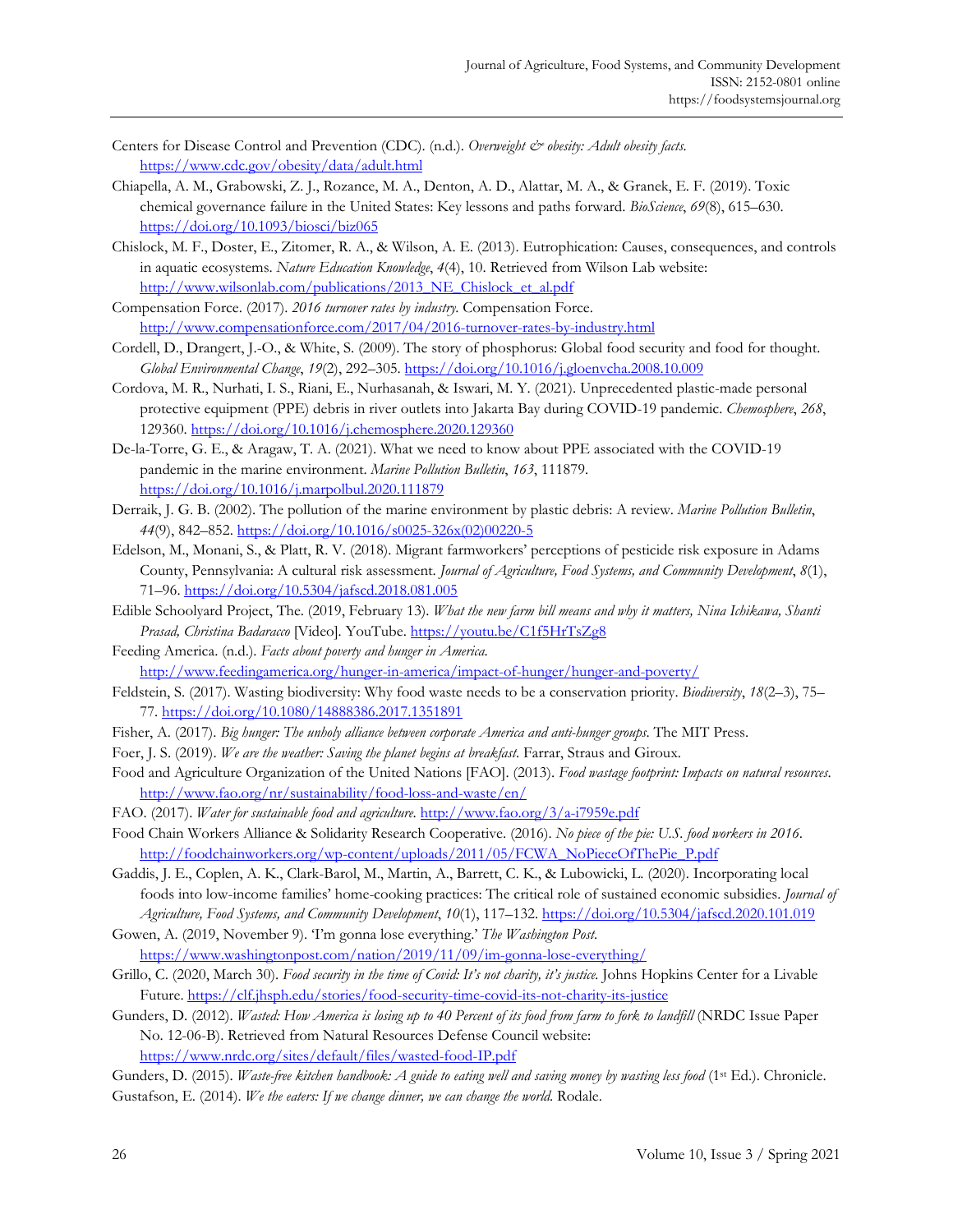- Hake, M., Dewey, A., Engelhard, E., Strayer, M., Harper, T., Summerfelt, T., Malone-Smolla, C., Maebry, T., & Gundersen, C. (2020). *The impact of the coronavirus on food insecurity in 2020*. Feeding America. https://www.feedingamerica.org/sites/default/files/2020-10/Brief\_Local%20Impact\_10.2020\_0.pdf
- Held, L. (2020, May 19). As COVID-19 disrupts the industrial meat system, independent processors have a moment to shine. *Civil Eats*. [https://civileats.com/2020/05/19/as-covid-19-disrupts-the-industrial-meat-system-independent](https://civileats.com/2020/05/19/as-covid-19-disrupts-the-industrial-meat-system-independent-processors-have-a-moment-to-shine/)[processors-have-a-moment-to-shine/](https://civileats.com/2020/05/19/as-covid-19-disrupts-the-industrial-meat-system-independent-processors-have-a-moment-to-shine/)
- Henne, B. (2012, September 20). How far did your food travel to get to you? Michigan State University Extension. https://www.canr.msu.edu/news/how far\_did\_your\_food\_travel\_to\_get\_to\_you
- Hernandez, T., & Gabbard, S. (2018). *Findings from the National Agricultural Workers Survey (NAWS) 2015-2016: A demographic and employment profile of United States farmworkers* (Research Report No. 13). Retrieved from U.S. Department of Labor website:<https://www.dol.gov/agencies/eta/national-agricultural-workers-survey/research>
- Higgins, J. (2019, April 12). U.S agriculture census shows fewer farms, bigger operations. *United Press International*. [https://www.upi.com/Top\\_News/US/2019/04/12/US-agriculture-census-shows-fewer-farms-bigger](https://www.upi.com/Top_News/US/2019/04/12/US-agriculture-census-shows-fewer-farms-bigger-operations/6981555093219/)[operations/6981555093219/](https://www.upi.com/Top_News/US/2019/04/12/US-agriculture-census-shows-fewer-farms-bigger-operations/6981555093219/)
- Hoekstra, A. Y. (2008). The water footprint of food. In J. Förare (Ed.), *Water for food* (pp. 49–61)*.* The Swedish Research Council for Environment[. https://research.utwente.nl/en/publications/the-water-footprint-of-food](https://research.utwente.nl/en/publications/the-water-footprint-of-food)
- Imhoff, D., & Badaracco, C. (2019). *The farm bill: A citizen's guide* (3rd Ed.). Island Press.
- Intergovernmental Panel on Climate Change [IPCC]. (2013). Food security. In IPPC, *Climate change 2013: The physical science basis. Contribution of Working Group I to the Fifth Assessment Report of the Intergovernmental Panel on Climate Change* (pp. 5-1 to 5-200). Cambridge University Press.

[https://www.ipcc.ch/site/assets/uploads/2019/08/2f.-Chapter-5\\_FINAL.pdf](https://www.ipcc.ch/site/assets/uploads/2019/08/2f.-Chapter-5_FINAL.pdf) 

- Jayaraman, S. (2016). *Forked: A new standard for American dining* (1st ed.). Oxford University Press.
- Johns Hopkins Bloomberg School of Public Health. (2015, June 11). *Americans may be wasting more food than they think* [Press release].

<http://www.jhsph.edu/news/news-releases/2015/americans-may-be-wasting-more-food-than-they-think.html>

Jordan, M. (2020, April 2). Farmworkers, mostly undocumented, become 'essential' during pandemic. *The New York Times*.

<https://www.nytimes.com/2020/04/02/us/coronavirus-undocumented-immigrant-farmworkers-agriculture.html> Klein, E., & Locke, S. (2014, June 9). 40 maps that explain food in America. *Vox*.

- <https://www.vox.com/a/explain-food-america>
- Lal, R. (2020). Home gardening and urban agriculture for advancing food and nutritional security in response to the COVID-19 pandemic. *Food Security*, *12*(4), 871–876.<https://doi.org/10.1007/s12571-020-01058-3>
- Lauridsen, H. (2015, June 16). *When plastic outnumbers plankton: Insights into the Great Pacific garbage patch.* U.S. Mission to ASEAN. https://asean.usmission.gov/innovasean\_20150615/
- Li, W. C., Tse, H. F., & Fok, L. (2016). Plastic waste in the marine environment: A review of sources, occurrence and effects. *Science of The Total Environment*, *566–567*, 333–349[. https://doi.org/10.1016/j.scitotenv.2016.05.084](https://doi.org/10.1016/j.scitotenv.2016.05.084)
- Lin, X., Ruess, P. J., Marston, L., & Konar, M. (2019). Food flows between counties in the United States. *Environmental Research Letters*, *14*(8), 084011[. https://doi.org/10.1088/1748-9326/ab29ae](https://doi.org/10.1088/1748-9326/ab29ae)
- Lindquist, E. J., D'Annunzio, R., Gerrand, A., MacDicken, K., Achard, F., Beuchle, R., … Stibig, H.-J. (2012). *Global forest land-use change 1990–2005* (FAO Forestry Paper No. 169). FAO[. http://www.fao.org/3/i3110e/i3110e.pdf](http://www.fao.org/3/i3110e/i3110e.pdf)
- Linthicum, K. (2019, November 21). Inside the bloody cartel war for Mexico's multibillion-dollar avocado industry. *Los Angeles Times*.<https://www.latimes.com/world-nation/story/2019-11-20/mexico-cartel-violence-avocados>
- Lipinski, B., Hanson, C., Waite, R., & Searchinger, T. (2013). *Reducing food loss and waste* (Creating a Sustainable Food Future Working Paper No. 2). World Resources Institute. <https://www.wri.org/research/reducing-food-loss-and-waste>
- MacDonald, J. M. (2019, February 15). *Mergers in seeds and agricultural chemicals: What happened?* USDA ERS. [https://www.ers.usda.gov/amber-waves/2019/february/mergers-in-seeds-and-agricultural-chemicals-what](https://www.ers.usda.gov/amber-waves/2019/february/mergers-in-seeds-and-agricultural-chemicals-what-happened/)[happened/](https://www.ers.usda.gov/amber-waves/2019/february/mergers-in-seeds-and-agricultural-chemicals-what-happened/)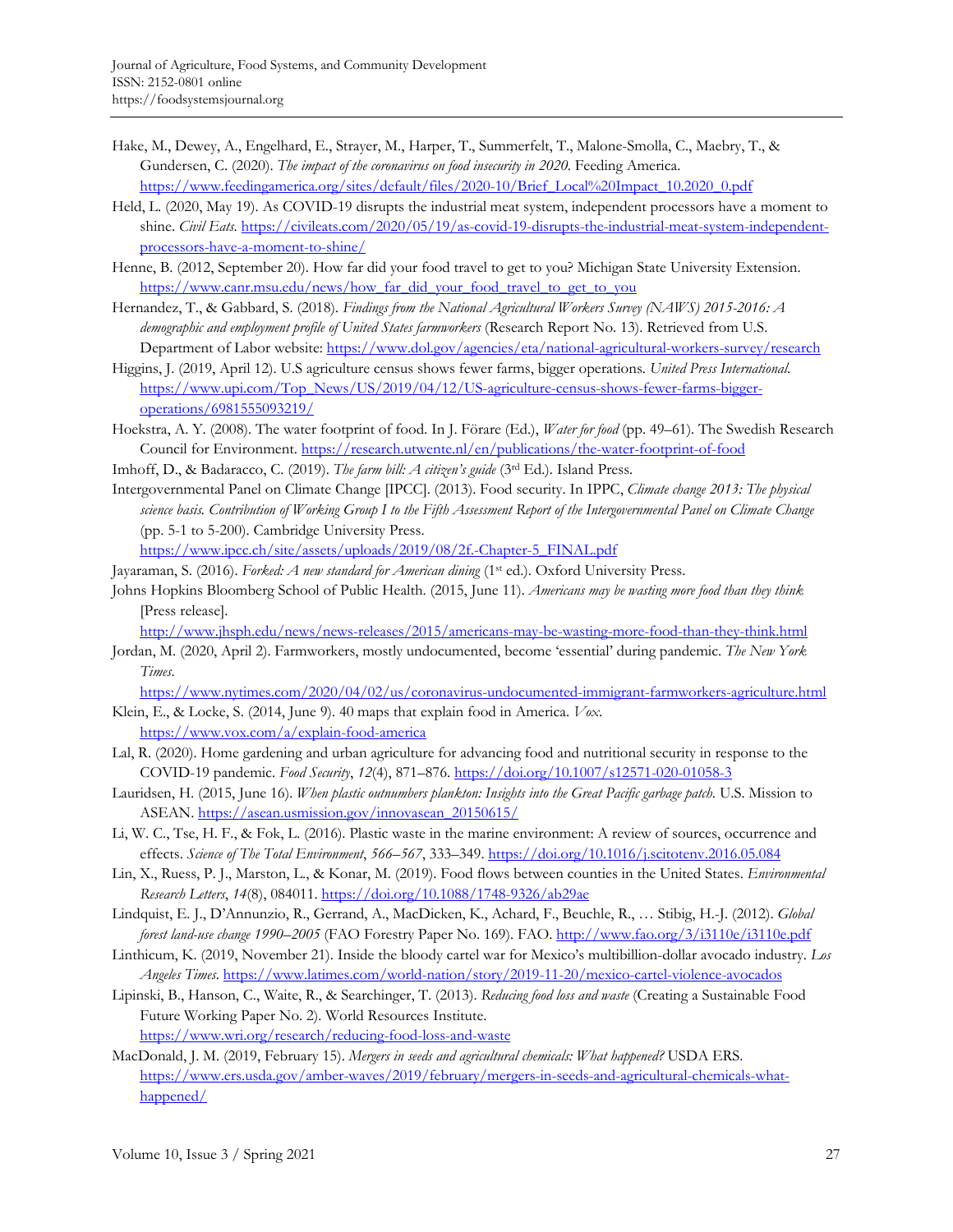Margulis, M. E., McKeon, N., & Borras, S. M. (2013). Land grabbing and global governance: Critical perspectives. *Globalizations*, *10*(1), 1–23.<https://doi.org/10.1080/14747731.2013.764151>

Marquis, S. L. (2017). *I am not a tractor: How Florida farmworkers took on the fast food giants and won*. Cornell University Press.

- Mbow, C., Rosenzweig, C., Barioni, L. G., Benton, T. G., Herrero, M., Krishnapillai, M., Liwenga, E., Pradhan, P., Rivera-Ferre, M., Sapkota, T., Tubiello, F., & Xu, Y. (2019). *IPCC report chapter 5: Food security—Special report on climate change and land* [IPCC SRCCL]. Intergovernmental Panel on Climate Change (IPCC). [https://www.ipcc.ch/site/assets/uploads/2019/08/2f.-Chapter-5\\_FINAL.pdf](https://www.ipcc.ch/site/assets/uploads/2019/08/2f.-Chapter-5_FINAL.pdf)
- McCoy, T. (2019, August 22). The Amazon is burning. *The Washington Post*. [https://www.washingtonpost.com/graphics/2019/world/amp-stories/amazon-fires-causes-rainforest-climate](https://www.washingtonpost.com/graphics/2019/world/amp-stories/amazon-fires-causes-rainforest-climate-change/)[change/](https://www.washingtonpost.com/graphics/2019/world/amp-stories/amazon-fires-causes-rainforest-climate-change/)
- Mejia, A., Bhattacharya, M., Nigon-Crowley, A., Kirkpatrick, K., & Katoch, C. (2020). Community gardening during times of crisis. *Journal of Agriculture, Food Systems, and Community Development*, *10*(1), 13–19. <https://doi.org/10.5304/jafscd.2020.101.006>
- Milken Institute. (2018, October 30). Economic impact of excess weight now exceeds \$1.7 trillion. *ScienceDaily*. <https://www.sciencedaily.com/releases/2018/10/181030163458.htm>
- Miller, D. (2013). *Farmacology: Total health from the ground up*. William Morrow.
- National Critical Zone Observatory. (n.d.). *The critical zone*. <https://criticalzone.org/national/research/the-critical-zone-1national/>
- National Oceanic and Atmospheric Administration [NOAA]. (2019). *What is eutrophication?* NOAA National Ocean Service.<https://oceanservice.noaa.gov/facts/eutrophication.html>
- Neff, R. (2014). *Introduction to the US food system: Public health, environment, and equity*. Wiley.
- Nestle, D. M., Bittman, M., & Baer, N. (2015). *Soda politics: Taking on big soda* (1st Ed.). Oxford University Press.
- Nestle, M. (2013). *Eat drink vote: An illustrated guide to food politics* (1<sup>st</sup> Ed.). Rodale Books.
- Newkirk II, V. R. (2019). The great land robbery. *The Atlantic*.

<https://www.theatlantic.com/magazine/archive/2019/09/this-land-was-our-land/594742/>

- Niewolny, K. L., & Lillard, P. T. (2010). Expanding the boundaries of beginning farmer training and program development: A review of contemporary initiatives to cultivate a new generation of American farmers. *Journal of Agriculture, Food Systems, and Community Development*, *1*(1), 65–88.<https://doi.org/10.5304/jafscd.2010.011.010>
- Northridge, M. E., Stover, G. N., Rosenthal, J. E., & Sherard, D. (2003). Environmental equity and health: Understanding complexity and moving forward. *American Journal of Public Health*, *93*(2), 209–214. <https://doi.org/10.2105/AJPH.93.2.209>
- Pappas, S. (2020, September 24). *COVID-19 fallout hits farmers.* American Psychological Association. <https://www.apa.org/topics/covid-19/farming-communities-stress>
- Patel, R. (2012). *Stuffed and starved: The hidden battle for the world food system Revised and updated*. Melville House.
- Patel, R. & Moore, J. W. (2017). *A history of the world in seven cheap things* (1st ed.). University of California Press.
- Penniman, L. (2017, April 27). 4 not-so-easy ways to dismantle racism in the food system. *Yes! Magazine*. <https://www.yesmagazine.org/democracy/2017/04/27/4-not-so-easy-ways-to-dismantle-racism-in-the-food-system>
- Penniman, L. (2018). *Farming while Black: Soul Fire Farm's practical guide to liberation on the land*. Chelsea Green Publishing.
- Perea, J. F. (2010). *The echoes of slavery: Recognizing the racist origins of the agricultural and domestic worker exclusion from the National Labor Relations Act.* Social Science Research Network[. https://doi.org/10.2139/ssrn.1646496](https://doi.org/10.2139/ssrn.1646496)
- Perez, I. (2013, March 4). Climate change and rising food prices heightened Arab Spring. *Scientific American*. <https://www.scientificamerican.com/article/climate-change-and-rising-food-prices-heightened-arab-spring/>
- Pollan, M. (2008). *In defense of food: An eater's manifesto* (1st Ed.). Penguin Books.
- Pollan, M. (2015). *Introduction* [YouTube video]. UC Berkeley Edible Education 101. <https://www.youtube.com/watch?v=Kwa3ppwvn-k>
- Poore, J., & Nemecek, T. (2018). Reducing food's environmental impacts through producers and consumers. *Science*, *360*(6392), 987–992.<https://doi.org/10.1126/science.aaq0216>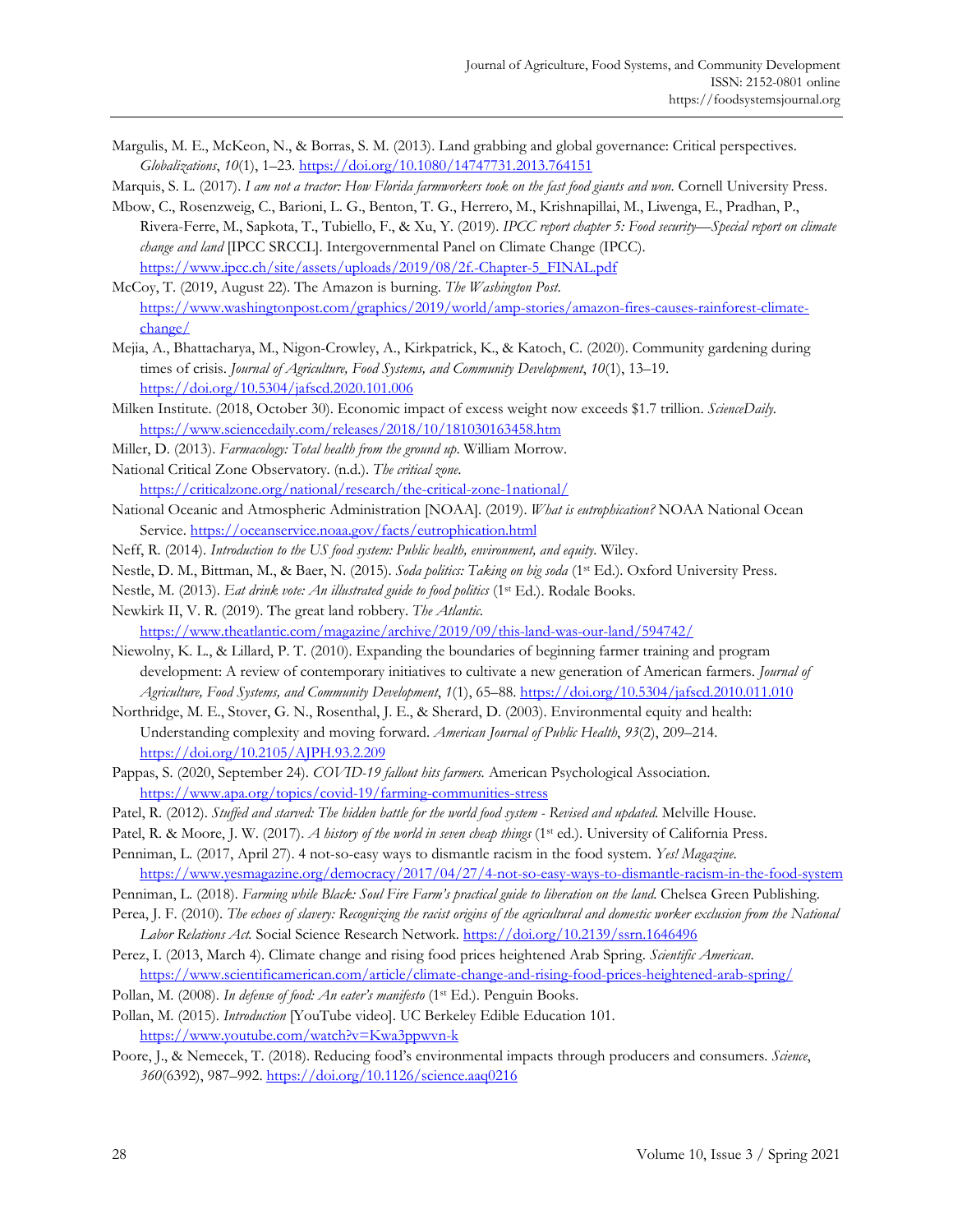- Poska, J. (2019, May 29). Where the 2020 presidential candidates stand on food and farming. *Civil Eats*. <https://civileats.com/2019/05/29/where-the-2020-presidential-candidates-stand-on-food-and-farming/>
- Raff, Z., & Meyer, A. (2019). *CAFOs and surface water quality: Evidence from the proliferation of large farms in Wisconsin* (SSRN Scholarly Paper ID 3379678). Social Science Research Network. https://doi.org/10.2139/ssrn.3379678
- ReFED. (2016). *A roadmap to reduce U.S. food waste by 20 percent*. Rethink Food Waste: Through Economics and Data (ReFED).<https://refed.com/downloads/Executive-Summary.pdf>
- Rodman-Alvarez, S., & Colasanti, K. (2019, May 6). *Measuring racial equity in the food system: Established and suggested metrics*. Michigan State University Center for Regional Food Systems.

<https://www.canr.msu.edu/resources/measuring-racial-equity-in-the-food-system>

- Roe, B. E., Bender, K., & Qi, D. (2020). The impact of COVID-19 on consumer food waste. *Applied Economic Perspectives and Policy, 43*(1), 401-411[. https://doi.org/10.1002/aepp.13079](https://doi.org/10.1002/aepp.13079)
- Rosmann, M. (2017, July 21/Updated November 15). Farmer suicide continues to be unresolved problem [Online column]. *Farm and Ranch Guide*.

[https://www.agupdate.com/farmandranchguide/opinion/columnists/farm\\_and\\_ranch\\_life/farmer-suicide](https://www.agupdate.com/farmandranchguide/opinion/columnists/farm_and_ranch_life/farmer-suicide-continues-to-be-unresolved-problem/article_843c55dc-ca22-11e7-a811-33c48d52e1dd.html)[continues-to-be-unresolved-problem/article\\_843c55dc-ca22-11e7-a811-33c48d52e1dd.html](https://www.agupdate.com/farmandranchguide/opinion/columnists/farm_and_ranch_life/farmer-suicide-continues-to-be-unresolved-problem/article_843c55dc-ca22-11e7-a811-33c48d52e1dd.html)

- Rulli, M. C., Saviori, A., & D'Odorico, P. (2013). Global land and water grabbing. *Proceedings of the National Academy of Sciences*, *110*(3), 892–897[. https://doi.org/10.1073/pnas.1213163110](https://doi.org/10.1073/pnas.1213163110)
- Schapiro, M. (2018). *Seeds of resistance: The fight to save our food supply*. Simon & Schuster.
- Schwab, J. (2012, August 30). *US EPA sustainable food management: Feed people not landfills* [U.S. EPA Region 2 Greening the Food Services Sector webinar]. https://www.youtube.com/watch?v=NQG-0rfC7KE
- Seeley, E. (2020, September 28). After a sharp increase, the rate of food waste may be slowing. *Food Tank*. <https://foodtank.com/news/2020/09/after-a-sharp-increase-the-rate-of-food-waste-may-be-slowing/>
- Sethi, S. (2020, June 3). How fostering empathy for the people who feed us could change our food system. *Civil Eats*. [https://civileats.com/2020/06/03/how-fostering-empathy-for-the-people-who-feed-us-could-change-our-food](https://civileats.com/2020/06/03/how-fostering-empathy-for-the-people-who-feed-us-could-change-our-food-system/)[system/](https://civileats.com/2020/06/03/how-fostering-empathy-for-the-people-who-feed-us-could-change-our-food-system/)
- Sewell, S. (2019, April 29). There were nearly a million black farmers in 1920. Why have they disappeared? *The Guardian*. <https://www.theguardian.com/environment/2019/apr/29/why-have-americas-black-farmers-disappeared>
- Silver, W. L., Ostertag, R., & Lugo, A. E. (2000). The potential for carbon sequestration through reforestation of abandoned tropical agricultural and pasture lands. *Restoration Ecology*, *8*(4), 394–407. <https://doi.org/10.1046/j.1526-100x.2000.80054.x>
- Simley, S. (2017, October 4). How food can be a platform for activism. *Longreads*. <https://longreads.com/2017/10/04/how-food-can-be-a-platform-for-activism/>
- Singh, K. D. (2020, September 8). 'The lockdown killed my father': Farmer suicides add to India's virus misery. *The New York Times*[. https://www.nytimes.com/2020/09/08/world/asia/india-coronavirus-farmer-suicides-lockdown.html](https://www.nytimes.com/2020/09/08/world/asia/india-coronavirus-farmer-suicides-lockdown.html)
- Springmann, M., Clark, M., Mason-D'Croz, D., Wiebe, K., Bodirsky, B. L., Lassaletta, L., de Vries, W., Vermeulen, S. J., Herrero, M., Carlson, K. M., Jonell, M., Troell, M., DeClerck, F., Gordon, L. J., Zurayk, R., Scarborough, P., Rayner, M., Loken, B., Fanzo, J., … Willett, W. (2018). Options for keeping the food system within environmental limits. *Nature*, *562*(7728), 519–525.<https://doi.org/10.1038/s41586-018-0594-0>
- Syers, K., Bekunda, M., Cordell, D., Corman, J., Johnston, J., Rosemarin, A., Salcedo, I., & Lougheed, T. (2011). Phosphorus and food production. *UNEP Year Book 2011*. [https://fsc.uni](https://fsc.uni-hohenheim.de/fileadmin/einrichtungen/fsc/Intranet/Intranet_MOSA/MOSA_Updated/5_UNEP_2011.pdf)hohenheim.de/fileadmin/einrichtungen/fsc/Intranet/Intranet\_MOSA/MOSA\_Updated/5\_UNEP\_2011.pdf
- Thyberg, K. L., & Tonjes, D. J. (2016). Drivers of food waste and their implications for sustainable policy development. *Resources, Conservation and Recycling*, *106*, 110–123[. https://doi.org/10.1016/j.resconrec.2015.11.016](https://doi.org/10.1016/j.resconrec.2015.11.016)
- Townsend, R., Benfica, R., Prasann, A., & Lee, M. (2017). *Future of food: Shaping the food system to deliver jobs* (Working Paper No. 114394). The World Bank. [http://documents.worldbank.org/curated/en/406511492528621198/Future-of](http://documents.worldbank.org/curated/en/406511492528621198/Future-of-food-shaping-the-food-system-to-deliver-jobs)[food-shaping-the-food-system-to-deliver-jobs](http://documents.worldbank.org/curated/en/406511492528621198/Future-of-food-shaping-the-food-system-to-deliver-jobs)

United Nations [UN]. (2015). *United Nations Millennium Development Goals*.<http://www.un.org/millenniumgoals/news.shtml>